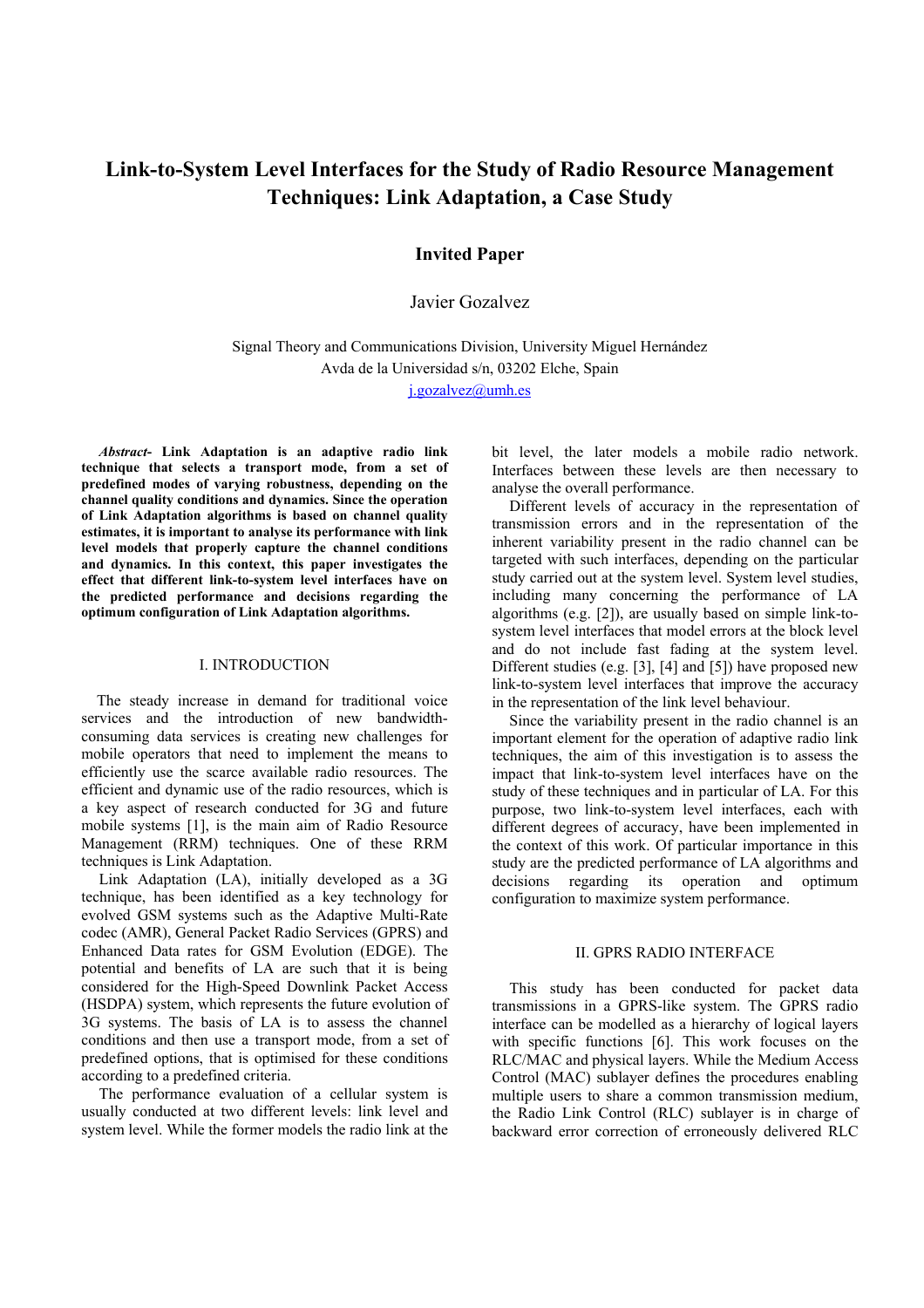blocks by means of a selective retransmission mechanism. The physical layer is responsible for data unit framing, data coding and the detection and correction of transmission errors by means of a Forward Error Correction mechanism.

Prior to transmission, data packets are segmented into smaller data blocks across the different layers, with the final logical unit being the RLC block. The resulting RLC data blocks are then coded and block-interleaved over four normal bursts in consecutive TDMA frames. Four channel coding schemes, CS1 to CS4, are specified for the GPRS packet data traffic channels. Each scheme has been designed to provide different resilience to propagation errors under unfavourable radio conditions. As an RLC block has a fixed length of 456 bits, the different error correction capabilities of each coding scheme makes the payload transmitted in an RLC block dependant on the coding scheme used. Therefore, the different coding schemes offer a trade-off between throughput and coding protection, paving the way for the application of Link Adaptation to GPRS. The characteristics of the different coding schemes are summarised in Table 1.

Although the current GPRS standard does not contemplate CS changes for retransmissions, it has been considered here so that results are not conditioned by GPRS limitations.

TABLE I GPRS CODING SCHEMES CHARACTERISTICS

| Scheme          | Code rate Payload |     | Data rate (kbits/s) |
|-----------------|-------------------|-----|---------------------|
| CS <sub>1</sub> | 1/2               | 181 | 9.05                |
| CS <sub>2</sub> | $\approx$ 2/3     | 268 | 13.4                |
| CS <sub>3</sub> | $\approx 3/4$     | 312 | 15.6                |
| CS4             |                   | 428 | 21.4                |

#### III. SIMULATION ENVIRONMENT

In order to evaluate the impact of different link-tosystem level interfaces on the performance evaluation of adaptive radio link techniques such as Link Adaptation, link and system level simulation tools have been developed.

#### *A. Link Level Simulation Tool*

A high-speed link level simulation tool [7] has been implemented in order to produce different link-to-system level interfaces. This tool is an evolved software version of a real-time hardware emulator initially designed to demonstrate the effectiveness of LA for circuit-switched voice communications, based on the GSM standard, in a dynamically varying radio environment [8]. A key aspect of this emulator is its modular design, allowing for further extensions of the tool to model systems such as GPRS, AMR or EDGE. In such context, the emulator has been extended for an initial link level assessment of GPRS and, subsequently, to produce the different link-to-system level interfaces necessary, for this work, and for an accurate prediction of the performance and operation of adaptive radio link techniques.

The link level tool, illustrated in Figure 1, models the full GPRS transmission chain by means of a C++ simulator that implements the GPRS coding schemes and models the radio transmission errors by means of a database of error patterns. These error patterns were previously obtained with the bit level simulation package COSSAP. All four GPRS coding schemes have been implemented in the simulator. When simulating the physical layer, the channel coding output is first interleaved and then the radio propagation effects are added. The output of this sum is then de-interleaved before being passed to the channel decoding process. However, de-interleaving the error patterns and adding them to the channel coding output is equivalent. This last solution has been adopted for the sake of simplicity.



Fig. 1. GPRS link level simulator

The main benefit of the link level simulation approach considered in this work is the significant reduction in simulation time obtained once the error patterns have been produced. This benefit is actually obtained without reducing the accuracy of the radio link quality representation [7].

The link level simulations have been conducted for typical urban and rural channel scenarios (using channel models following the recommendations proposed in [9]), various mobile speeds (5km/h, 50km/h and 250km/h) and single and multislot scenarios [10]. The simulations have been done under an interference-limited environment following ETSI recommendations [9]. The results presented in this work will focus on the single slot urban scenario and a mobile speed of 50 km/h.

#### *B. System Level Simulation Tool*

In order to ensure high accuracy and to account for sudden channel quality variations, an event-driven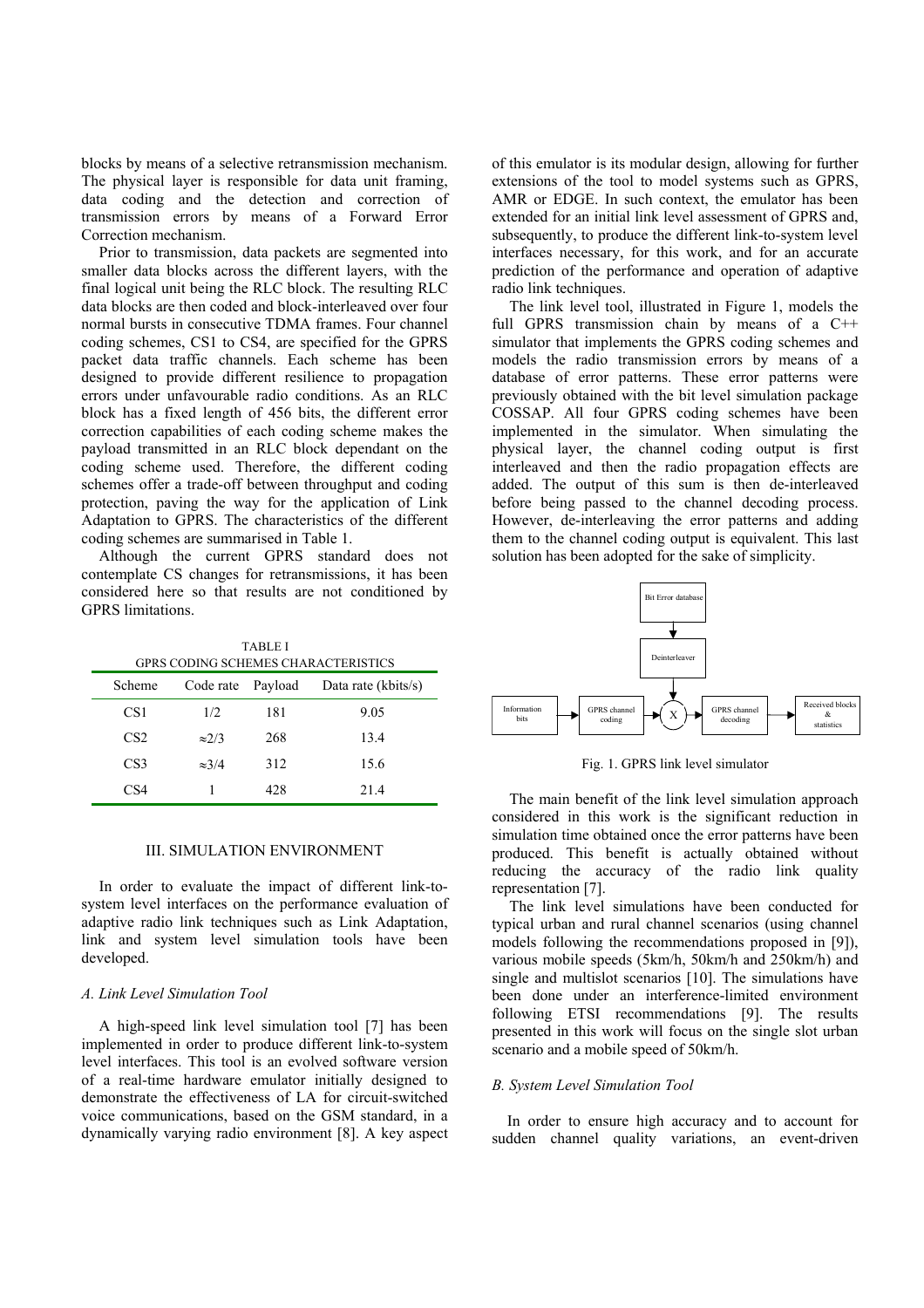simulator working at the burst level has been implemented for the system level study. This tool represents the dynamic behaviour of the channel quality in terms of the Carrier to Interference Ratio (CIR).

The simulator models a sectorised macrocellular network and concentrates on the downlink performance. The system load is varied by changing the number of users in the system, with each user operating for the complete duration of the simulation. Users are assigned channels in a first-come-first-served basis and the channel is kept until all its data has been correctly transmitted. Following the study presented in [11], a single slot allocation strategy has been implemented by means of a random allocation scheme. Although mobility has been implemented, handover between sectors has not been considered. The boundary effects have been removed by using a wraparound technique.

Power Control (PC) or Slow Frequency Hopping (SFH) mechanisms have not been implemented in the results reported. PC and SFH directly affect the operation of LA and therefore the use of both techniques together with LA would require the definition of an algorithm describing how they should interact. Since the definition of such algorithm is out of scope of this work, PC and SFH have not been considered here.

Two different traffic sources have been implemented, WWW browsing and email, with the traffic type evenly distributed among users at 50%. No channel partition has been applied between the two services and results are collected individually for each type of traffic from the central cell. Both traffic sources have been implemented as an ON/OFF model. For both traffic models, the transmission of a new packet cannot start until the previous transmission has finished, i.e. all the data has been correctly received. The active transmission time will hence depend on the link quality conditions. Since the work considers non real-time data services that require a highly reliable transmission, an Automatic Repeat reQuest (ARQ) protocol has been implemented to request the retransmission of erroneous blocks; the protocol has been implemented following the GPRS specifications. More details on the traffic sources can be found in [12].

The main simulation parameters employed are summarised in Table 2.

#### IV. LINK-TO-SYSTEM LEVEL INTERFACES

As previously mentioned, the study of a cellular system is usually performed at two different levels: system and link level. The reason for this separation is the high computational requirements generally associated with the link level analysis. Usual procedures to interface both levels are to use the link level analysis as a source of information for the system level. In particular, the effects at the physical layer are generally included by means of a set of Look-Up Tables (LUTs) mapping the CIR to a given link quality parameter such as the Block Error Rate (BLER); this modelling approach reduces the complexity of system level simulations. Different LUTs need to be produced for different operating conditions and different levels of accuracy can be targeted with the LUTs depending on the particular study carried out at the system level. This section presents two different approaches implemented in this work to interface the link and system levels. Each interface provides a different degree of accuracy in the representation of the variability present in the radio environment.

| <b>TABLE II</b>       |
|-----------------------|
| SIMULATION PARAMETERS |

| Parameter                     | Value                                                |  |
|-------------------------------|------------------------------------------------------|--|
| Cluster size                  | 4                                                    |  |
| Cell radius                   | 1km                                                  |  |
| Sectorisation                 | $120^\circ$                                          |  |
| Modelled interference         | 1 <sup>st</sup> and 2 <sup>nd</sup> co-channel tiers |  |
| $N^{\circ}$ of modelled cells | 25                                                   |  |
| (wrap-around)                 |                                                      |  |
| Slots per sector              | 16                                                   |  |
| Pathloss model                | Okumura-Hata. Although this                          |  |
|                               | model was based on measurements                      |  |
|                               | done for distances greater than                      |  |
|                               | 1 km, it can be extended for                         |  |
|                               | distances below 1km [13].                            |  |
| Shadowing                     | Log-normal distribution                              |  |
|                               | 6dB standard deviation and a 20m                     |  |
|                               | decorrelation distance                               |  |
| Vehicular speed               | 50km/h                                               |  |
| WWW main                      | Components modelled: number of                       |  |
| characteristics               | files per web page, file sizes, active               |  |
|                               | OFF times and inactive off times.                    |  |
| Email main                    | Email size distribution is bimodal                   |  |
| characteristics               | (emails with or without                              |  |
|                               | attachments)                                         |  |
| ARQ protocol                  | Assumed perfect feedback of ARQ                      |  |
|                               | report and no RLC block losses                       |  |
| ARQ window size               | 64 RLC blocks                                        |  |
| ARQ report polling            | 16 RLC blocks                                        |  |
| period                        |                                                      |  |

The first approach, generally used in the literature, maps the mean CIR experienced over the four bursts used to transmit a RLC block to the final block quality measure, i.e. BLER. Effectively this approach only models the behaviour at the RLC block level and will therefore be referred in the rest of this paper as block level modelling.

The combined effects of convolutional coding and interleaving make the block errors dependent not only on the mean block quality but also on the quality distribution among the four bursts used to transmit an RLC block. In order to improve the modelling accuracy and the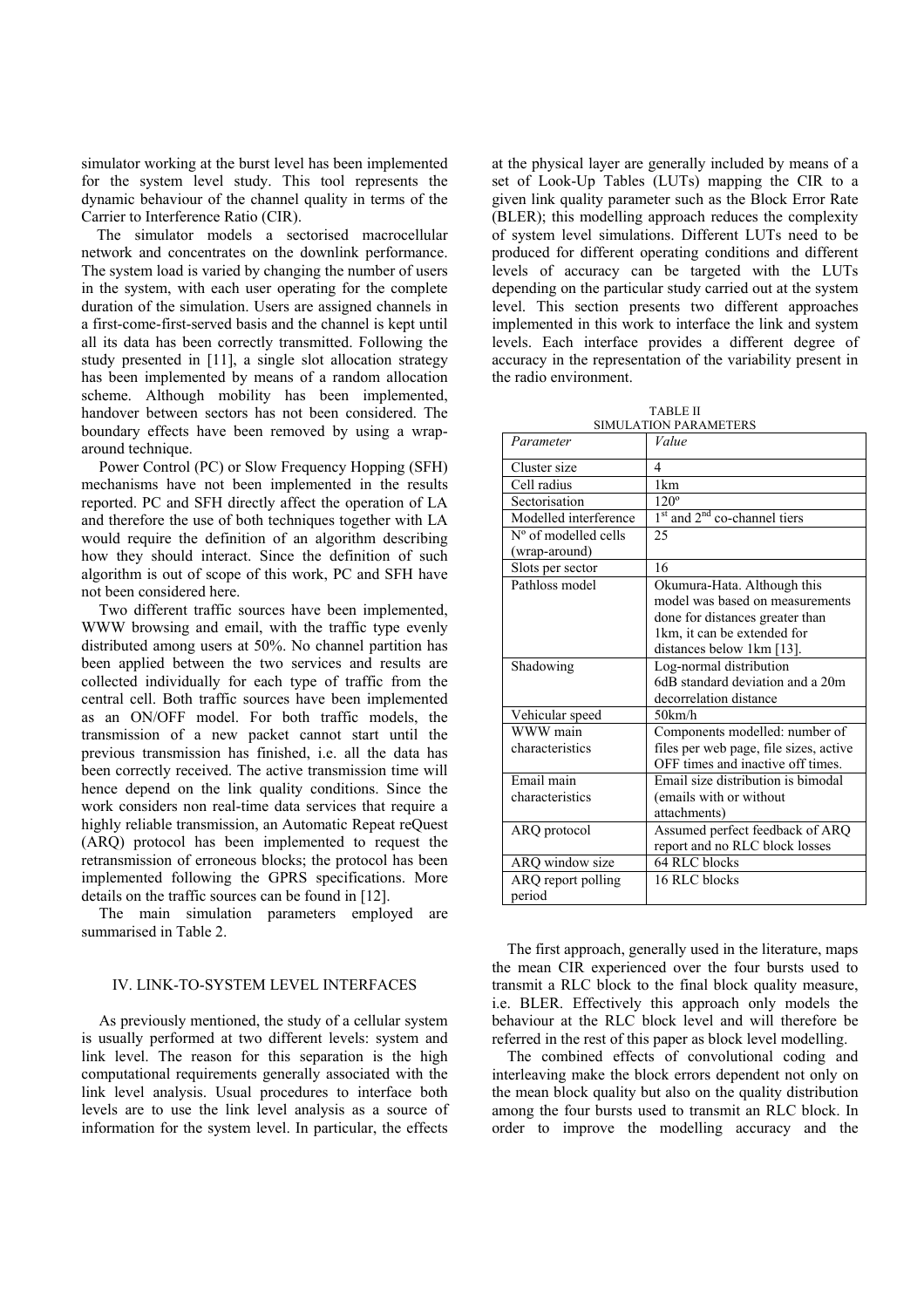representation of the variability present in the radio channel, a more sophisticated approach, which models the behaviour at the burst level, has also been implemented. This second approach, that will be referred in the rest of this paper as burst level modeling, was proposed in the European ATDMA project [3]. A similar modeling approach was later proposed for GSM [4].

The burst level interface is composed of two sets of LUTs. The interface requires as input from the system level the mean CIR experienced in a given burst. This mean CIR value takes into account the pathloss, shadowing and interference relationships in the system. The first interface (LUT-1) extracts the burst link quality, represented by means of the Bit Error Rate (BER), for the measured burst CIR. As illustrated in Figure 2, this interface is represented as a cumulative distribution function (cdf) of the BER for a given CIR. A random process is then used to generate the actual BER from the corresponding cdf. The interest of this procedure is to model the effect of fast fading on the BER through a random process thereby including the fast fading at the system level. The BER is then estimated for the four bursts used to transmit a RLC block and a second interface (LUT-2) maps the mean BER and the standard deviation of the BER over the four bursts to a corresponding BLER value. Figure 3 shows an example of LUT-2 for CS1, a speed of 50km/h and without considering the use of frequency hopping. The BLER varies between 0 and 1. Negative values have been used to differentiate the case where the BLER is equal to 0 and the case where a given combination of a mean and standard deviation of burst quality never occurred in the link level simulations.



Fig. 2. Burst level modelling interface: LUT-1 (50kmh, CIR=6dB)



Fig. 3. Burst level modelling interface: LUT-2

#### V. LINK ADAPTATION ALGORITHM

The basis of LA is to assess the channel conditions and then use a CS that is optimised for these conditions, according to a predefined criteria. Since this work is based on non-real time data services, a CS is considered to be optimum if it maximises the throughput. The criterion here considered for selecting a particular coding scheme was also proposed in [14] for the study of the EDGE performance. The throughput is defined as follows:

$$
Throughout = R_{CS} \times (1 - BLER_{CS}) \tag{1}
$$

with  $R_{CS}$  and  $BLER_{CS}$  being the data rate and BLER for a given CS.

The LA switching thresholds define the boundaries between the regions where each CS maximises the throughput. Since the throughput is defined as a function of the link level performance, i.e. BLER, the representation of these boundaries depends on the modelling approach used to represent the link level performance. If the block level modelling approach is considered, each boundary is represented by a single point corresponding to a given value of the mean CIR; see Figure 4. On the other hand, if the burst level modelling approach is considered, the throughput performance is dependent on the mean and standard deviation of the burst quality. As illustrated in Figure 5, in this case, the boundaries are defined as a collection of points, each representing a combination of mean and standard deviation of burst quality values. For both modelling approaches, no hysteresis thresholds have been implemented.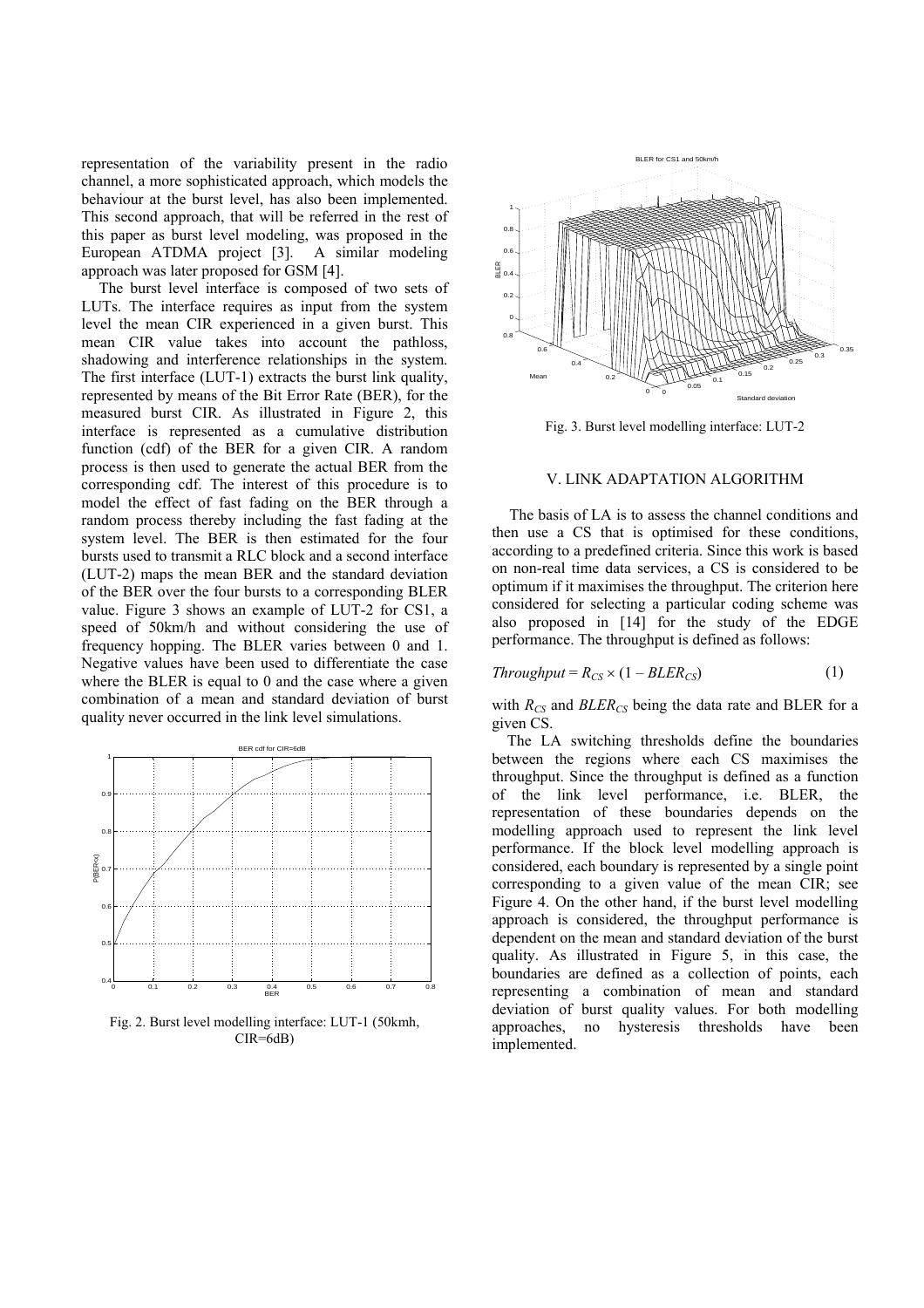

Fig. 4. Throughput performance and LA switching thresholds under the block level modelling approach



Fig. 5. Throughput performance and LA switching thresholds under the burst level modelling approach

The LA algorithm uses the quality measurements over the previous reporting period to decide on the optimum CS. The mean burst quality and the standard deviation of the burst quality over a block for each transmitted block during the last reporting period are filtered to get the quality measurements necessary for the LA algorithm. A filter with a rectangular shape has been applied throughout. In this work, a fixed initial coding scheme, CS4, has been selected at the beginning of each new data transmission.

## VI. PERFORMANCE ANALYSIS

#### *A. Performance Metrics and Evaluation Scenarios*

Since the aim of the LA algorithm implemented for this work is to maximise the system throughput performance, one of the main performance metrics considered is the cdf

of the throughput. The cdf of the throughput allows the assessment of the performance of an LA algorithm for the whole range of bit rates. The throughput is measured per user and is defined as the total number of bits successfully transmitted over the air interface divided by the radio transmission time. As a result, the throughput does not take into account the time a user has been waiting to get access to a channel. In this case, the throughput is measured over intervals of four seconds whenever the user is active. The throughput is collected for all users in the centre cell and the cdf of the throughput is therefore used to provide an indication of the system performance. The cdf of the throughput is also used to extract the minimum throughput for 95% of the samples, which is a frequent performance metric employed to analyse packet switched systems. Two other important performance metrics are the average number of CS changes per second requested by the LA algorithm and the cdf of the BLER. The number of CS changes per second provide an indication of the signalling load associated with the use of LA. The cdf of the BLER is also of interest since it provides an indication of the operation of the LA algorithm. The BLER values are also calculated over radio transmission intervals of four seconds. Other useful parameters to understand the functioning of an LA algorithm are the proportion of RLC blocks received with an optimal CS and the proportions of right-side and wrong-side failures. A right-side failure corresponds to the case where a user is using a nonoptimal CS but one robust enough for correct reception. For the wrong-side failure, the current CS is not robust enough.

The results presented in this paper correspond to a load of 16 users per sector, which represents an average bandwidth occupancy of 45%, users receiving WWW traffic and a mobile speed of 50km/h. Four different LA updating periods have been considered: 20ms, 60ms, 100ms and 200ms. An updating period of 20ms is the shortest possible one since it corresponds to the transmission time of a single RLC block in the GPRS standard. An LA updating period defines how regularly a decision is made, by the LA algorithm, on the most suitable transport mode.

In order to ensure results with good statistical accuracy, each simulation scenario simulates the transmission of more than  $30 \times 10^6$  RLC blocks in the central cell.

## *B. Impact of the link-to-system level interfaces on the predicted performance of the LA algorithm*

The aim of this section is to evaluate the effect that linkto-system level interfaces have on the accuracy of the LA performance estimation.

Figure 6 shows the throughput performance using both link-to-system level interfaces and for a 20ms LA updating period. The results show that the prediction of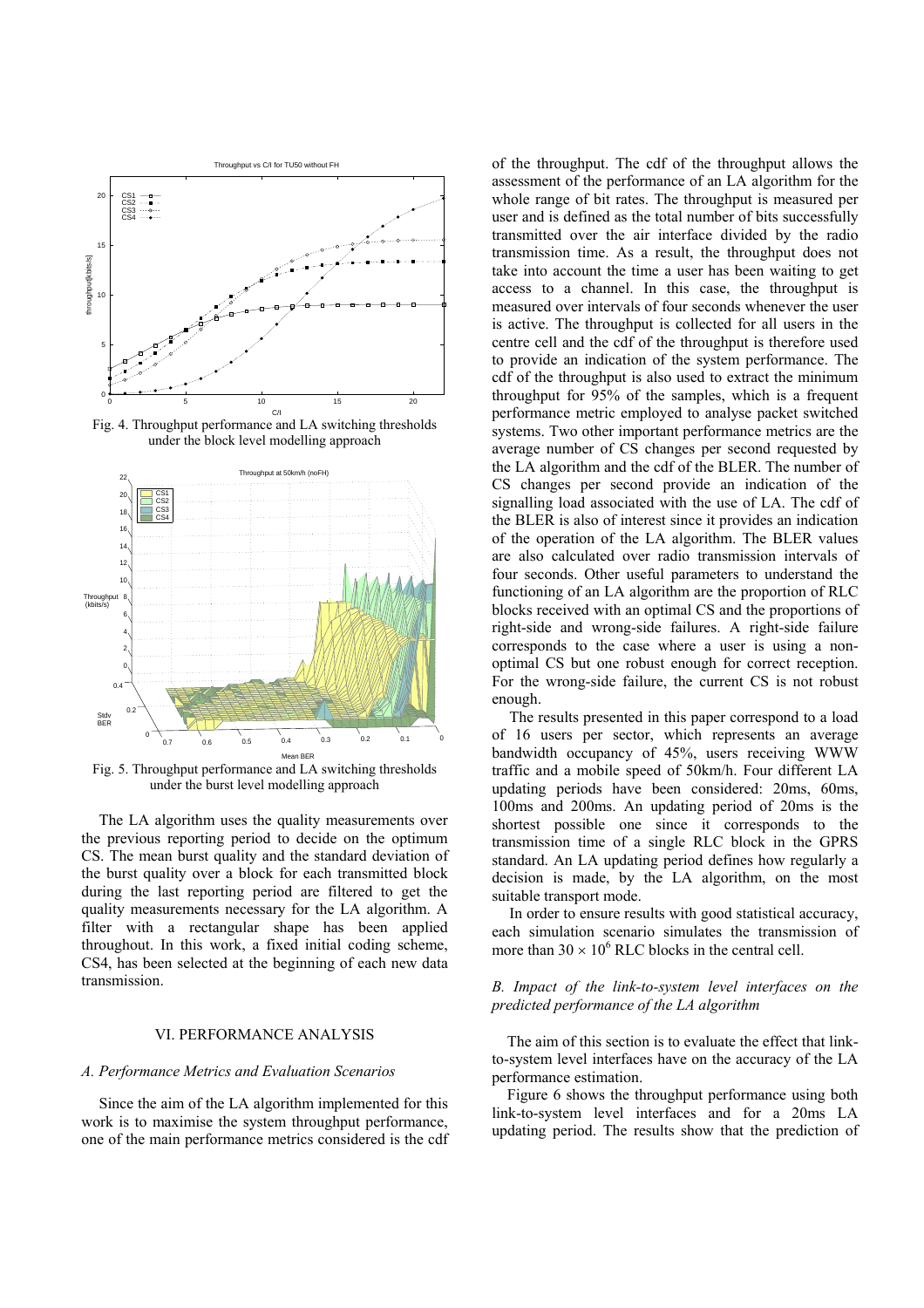the LA performance is influenced by the link-to-system level interface considered. The burst level modelling approach represents the inherent variability present in the radio channel more accurately than the block level modelling approach since it introduces the effect of fast fading at the system level. As a result, using the burst level modelling approach to interface the link and system levels provides a better indication of the true LA performance than using the block level modelling approach. In fact, Figure 6 shows that the results obtained using the block level modelling approach overestimate the predicted LA performance. For example, when considering the burst level modelling approach, the results obtained indicate that 10% of the samples have a throughput lower than 12.9kbits/s. In the case of the block level modelling approach, the maximum throughput experienced by 10% of the samples would be 14.5kbits/s. Figure 7, showing the estimated throughput performance for a 200ms LA updating period, demonstrates that these observations are not dependent on the length of the LA updating period. The higher throughput performance estimation obtained with the block level modelling approach is due to a higher proportion of blocks received with the optimal coding scheme and a lower proportion of wrong-side and rightside failures. For example, while about 78% of the RLC blocks were transmitted with the optimal coding schemes with the 20ms LA updating period and considering the burst level modelling approach, this value increased to 99% in the case of the block level modelling approach. In terms of wrong and right side failures, the values obtained considering the burst level modelling approach for both parameters was approximately 11%. However this value was reduced to below 0.5% if the simulations were conducted using the block level modelling approach for the link-to-system level interfaces. Similar observations were also obtained for the 200ms LA updating period.



Fig. 6. Throughput cdf (20ms LA updating period)



Fig. 7. Throughput cdf (200ms LA updating period)

The effect of the link-to-system level interfaces on the predicted LA performance is even more important when analysing the average number of CS changes per second. Table 3 shows the value of this parameter for both interfaces and LA updating periods of 20 and 200ms. This table clearly shows the important difference in the predicted performance depending on the interface considered. The difference is more important for the shortest LA updating period. While the predicted average number of CS changes per second with the burst level modelling approach is 10.81 for a 20ms LA updating period, the predicted value with the block level modelling approach is just 0.32. Thus, using simple link-to-system level interfaces greatly underestimates the variability present in a system and the consequent predicted signalling load associated with the use of LA. This could have a significant impact when considering the practical implementation of LA since a system designed to cope with a signalling load established according to the simulation results obtained using the block level modelling approach might not be able to cope with the signalling load present in a real system. This signalling load is better approximated considering the burst level modelling approach.

| TABLE III<br>AVERAGE NUMBER OF CS CHANGES PER SECOND |                                |                                  |  |  |  |
|------------------------------------------------------|--------------------------------|----------------------------------|--|--|--|
|                                                      | LA Updating<br>$Period = 20ms$ | LA Updating<br>$Period = 200$ ms |  |  |  |
| Block Level modelling<br>approach                    | 0.32                           | 0.275                            |  |  |  |
| Burst Level modelling<br>approach                    | 10.81                          | 1 22                             |  |  |  |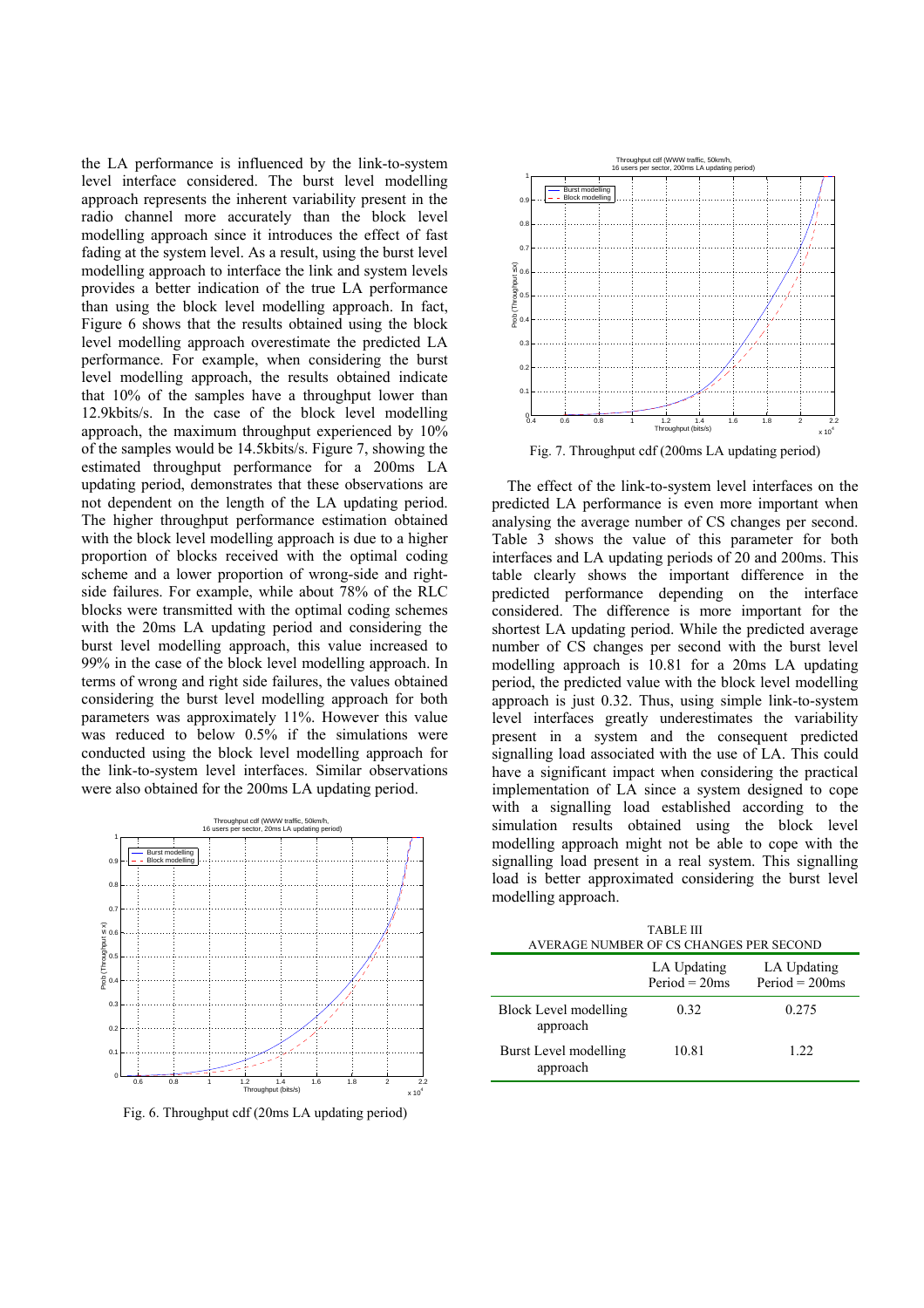#### *C. Impact of the link-to-system level interfaces on the operation and configuration of the LA algorithm*

The previous section has demonstrated the importance of using appropriate link-to-system level interfaces to accurately predict the performance of LA algorithms.

Previous work [12] has analysed the configuration of LA algorithms for varying operating conditions affecting the channel quality dynamics. In particular, [12] studied the LA performance for several LA updating periods. The work presented in [12] was conducted using the burst level modelling approach. The results presented in [12] indicated that the shortest updating period (20ms, i.e. the time necessary for transmitting a RLC block) can increase the throughput to a percentage of samples but it also increases the number of samples with low bit rates. Additional results also showed that the shorter the LA updating period the higher the BLER. This last observation contradicts that obtained in [2], where the simulation results presented suggest that an improvement in the BLER performance can be obtained if using the shortest LA updating period. Although the study presented in [2] considered an EDGE system and different system parameters, it is important to note that it was conducted using the block level modelling approach for interfacing the link and system level studies. Taking into account the contradictory results obtained in [12] and [2] and the fact that both studies were conducted using different interfacing approaches, the aim of this section is to investigate whether the link-to-system level interface used may have an effect on the predicted dynamics of the LA updating periods and therefore on the decisions about how to configure the LA algorithm to maximise the system performance.

Figure 8 plots the throughput performance, using the block level modelling approach, for various LA updating periods. The results presented in this figure correspond to a load of 16 users per sector, a mobile speed of 50km/h and users receiving WWW traffic. Figure 9 also illustrates the throughput performance, and with the same operating conditions as Figure 8, but this time using the burst level modelling approach. Direct comparison of both figures shows the difference in the predicted operation of LA for various LA updating periods depending on the link-tosystem level interface used. Using the block level modelling approach would predict that the LA performance is identical for the shorter LA updating periods and only slightly lower as the LA updating period increases. As shown in Figure 9, the difference in the predicted LA performance for different updating periods is much more significant with the burst level modelling approach. The main difference between the simulation results obtained with both link-to-system level interfaces is the predicted LA performance with a 20ms updating period. Considering the block level modelling approach

would conclude that a 20ms LA updating period outperforms the other LA updating periods. However, the analysis conducted using the burst level modelling approach shows that, actually, the 20ms LA updating period gives the best throughput to only a percentage of the samples and it also increases the number of samples with low bit rates. Since the burst level modelling approach represents the inherent variability present in the radio channel more accurately than the block level modelling approach, using such modelling approach provides a better indication of the true LA performance and operation. The results obtained also show that the use of simple link-to-system level interfaces can lead to inappropriate decisions with respect to the optimum configuration of LA to maximise system performance.







Fig. 9. Throughput cdf using the burst level modelling approach

The effect of the link-to-system level interfaces is more apparent as the BLER performance is analysed. The analysis conducted using the burst level modelling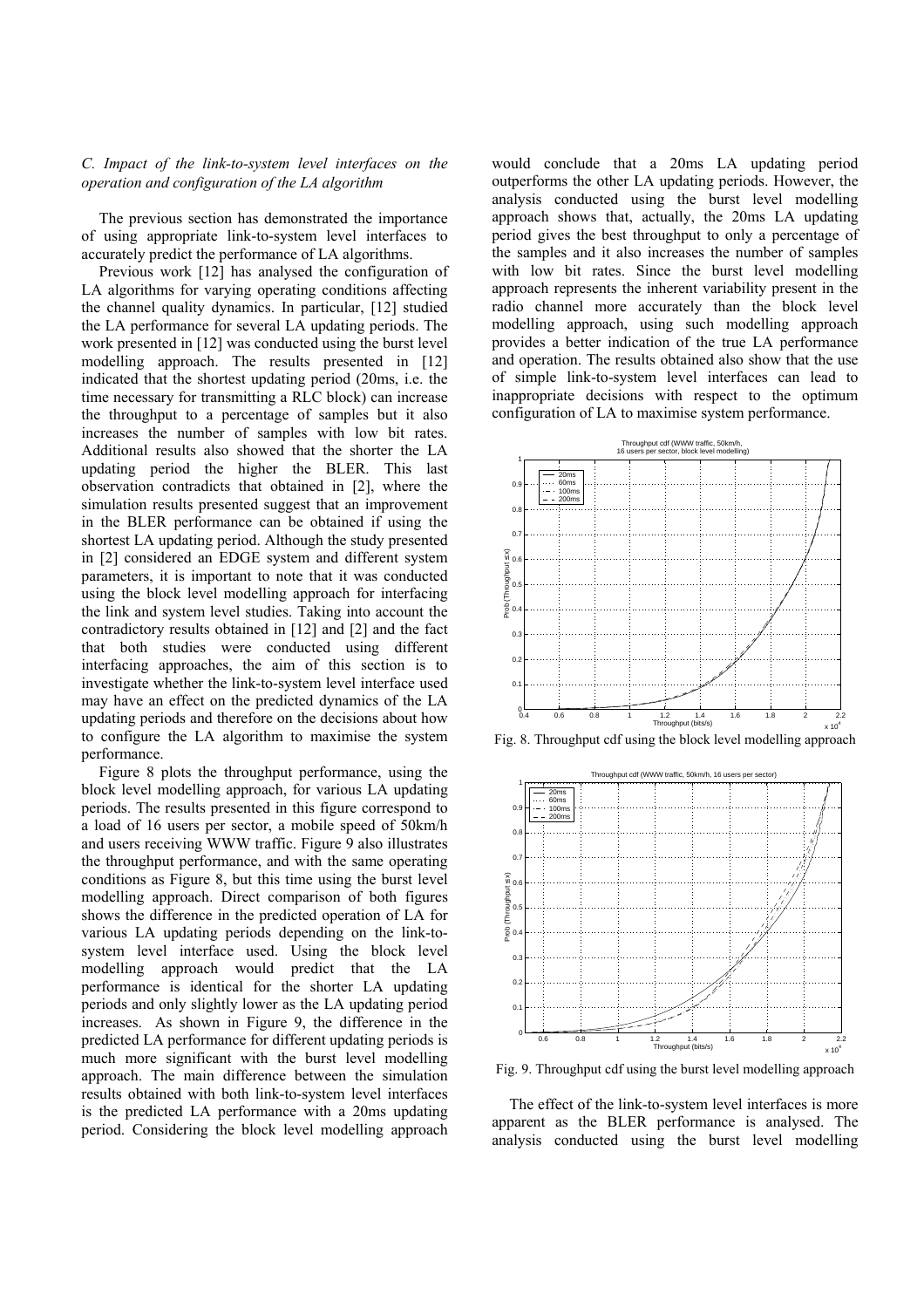approach, and illustrated in Figure 10, showed that the BLER experienced decreases with increasing LA updating periods. On the other hand, Figure 11 indicates that if the study is conducted using the block level modelling approach, the simulation results would give the impression that the BLER actually decreases with shorter LA updating periods. It is important to note than in this case the conclusions obtained in our work would coincide with that presented in [2], where a link-to-system level interface based on the block level modelling approach is also used. These results clearly illustrate the importance of using accurate link-to-system level interfaces for extracting appropriate conclusions on the performance and configuration of LA algorithms from studies carried out by computer simulations.



Fig. 10. BLER cdf using the burst level modelling approach



Fig. 11. BLER cdf using the block level modelling approach

## VII. CONCLUSIONS

This paper has investigated the impact that different link-to-system level interfaces, each with a different degree of accuracy, have on the predicted performance and on the study of the optimum configuration of Link Adaptation algorithms in mobile radio networks.

The results obtained show that using simple link-tosystem level interfaces not only fails to give an accurate prediction of the LA performance but it can also lead to the adoption of inadequate decisions about the optimum configuration of the LA algorithm in a practical system. In particular, the results presented show that the use of simple interfaces can induce an overestimation of the predicted LA throughput performance and, more importantly, derive an underestimation of the signalling load associated with the use of LA. This could have a significant impact when considering the practical implementation of LA. For instance, if a system is designed to cope with a signalling load established according to studies conducted using simple interfaces it could be the case that this system would not be able to cope with the true signalling load present in a real system. In terms of the configuration of LA algorithms, while a study conducted using simple link-to-system level interfaces would indicate that the system performance is maximised with the shortest LA updating period, the conclusions obtained using more accurate and realistic interfaces differ.

It can therefore be concluded that this investigation has highlighted the importance of using appropriate link-tosystem level interfaces to not only accurately predict the performance of LA algorithms but also to take suitable decisions regarding its optimum configuration.

# **REFERENCES**

- [1] R. Agusti, O. Sallent, J. Pérez-Romero, J. Ruela and C. Guerrini, "ARROWS Strategies for RRM", in *Proceedings of the IST Mobile & Wireless Communications Summit*, September 2001.
- [2] J. Chuang, "Improvement of data throughput in wireless packet systems with Link Adaptation and efficient frequency reuse", in *Proceedings of the IEEE Vehicular Technology Conference, VTC-Spring 1999*, May 1999, pp 821-826.
- [3] E. Malkamäki, F. de Ryck, C. Mourot, and A. Urie, "A two-step look-up table approach for modelling the transport part in the ATDMA Detailed Simulation Testbed", in *Proceedings of the RACE Mobile Telecommunications Workshop*, May 1994, pp 279-283.
- [4] H. Olofsson, M. Almgren, C. Johansson, M. Höök and F. Kronestedt., "Improved interface between link